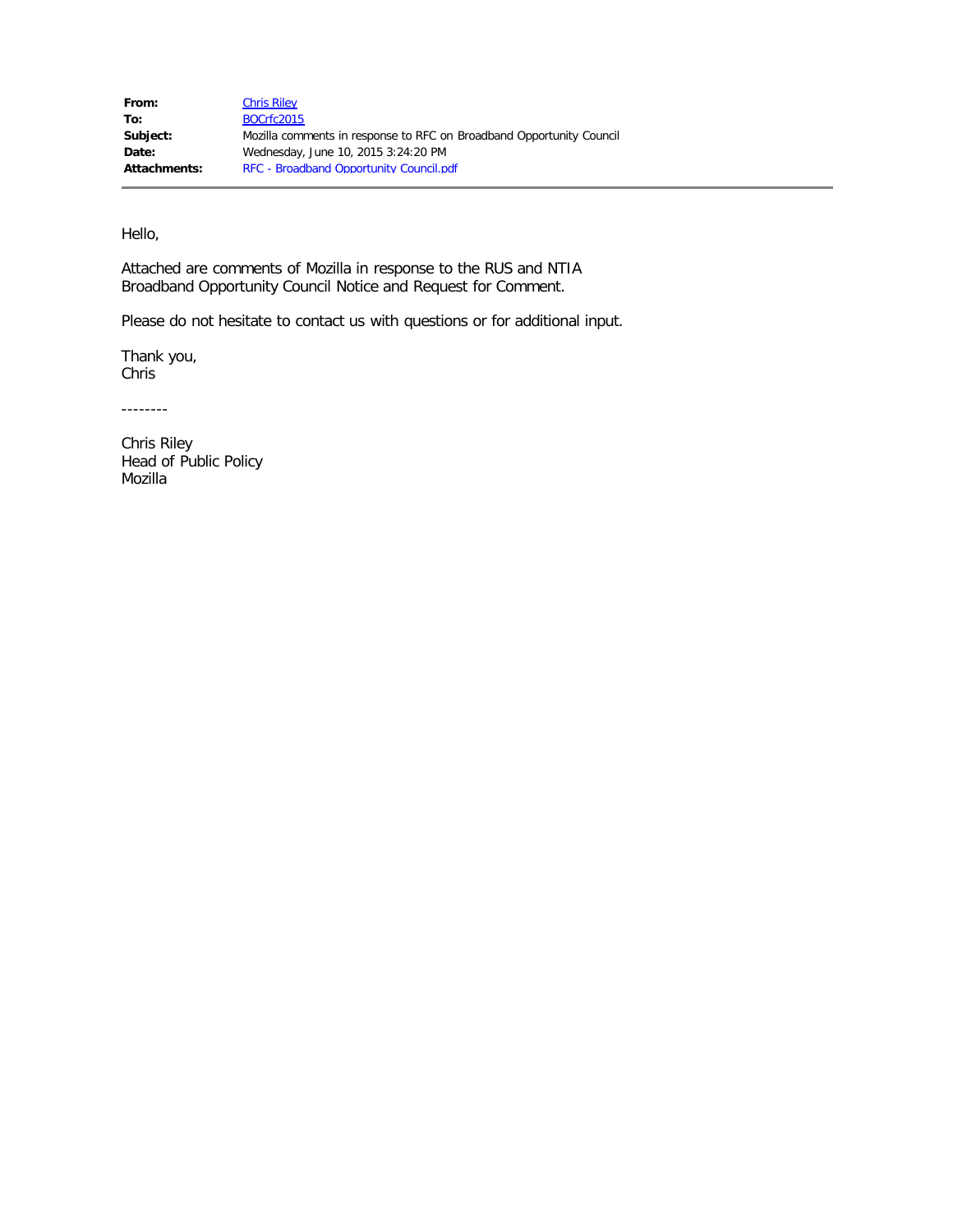## mozilla

June 10, 2015

Rural Utilities Service, U.S. Department of Agriculture; National Telecommunications and Information Administration, U.S. Department of Commerce

RE: Broadband Opportunity Council Notice and Request for Comment

To Whom It May Concern:

Mozilla submits these comments in response to the April 29, 2015 Broadband Opportunity Council Notice and Request for Comment.

Our goal in this filing is to discuss our work on education and investment in communities and application development as pathways to encourage broadband demand and growth, in hopes that the Broadband Opportunity Council will take a holistic look towards its engagement in this space. We also identify potential infrastructure related policy areas for further exploration. And, we emphasize throughout that openness and trust online should be principles that underlie the Council's efforts, as they are with ours.

On behalf of Mozilla, we thank you for the opportunity to comment on this request for information. Please do not hesitate to contact us with questions or for additional input.

Respectfully Submitted,

Chris Riley, Head of Public Policy

Mozilla 2 Harrison St San Francisco, CA 94105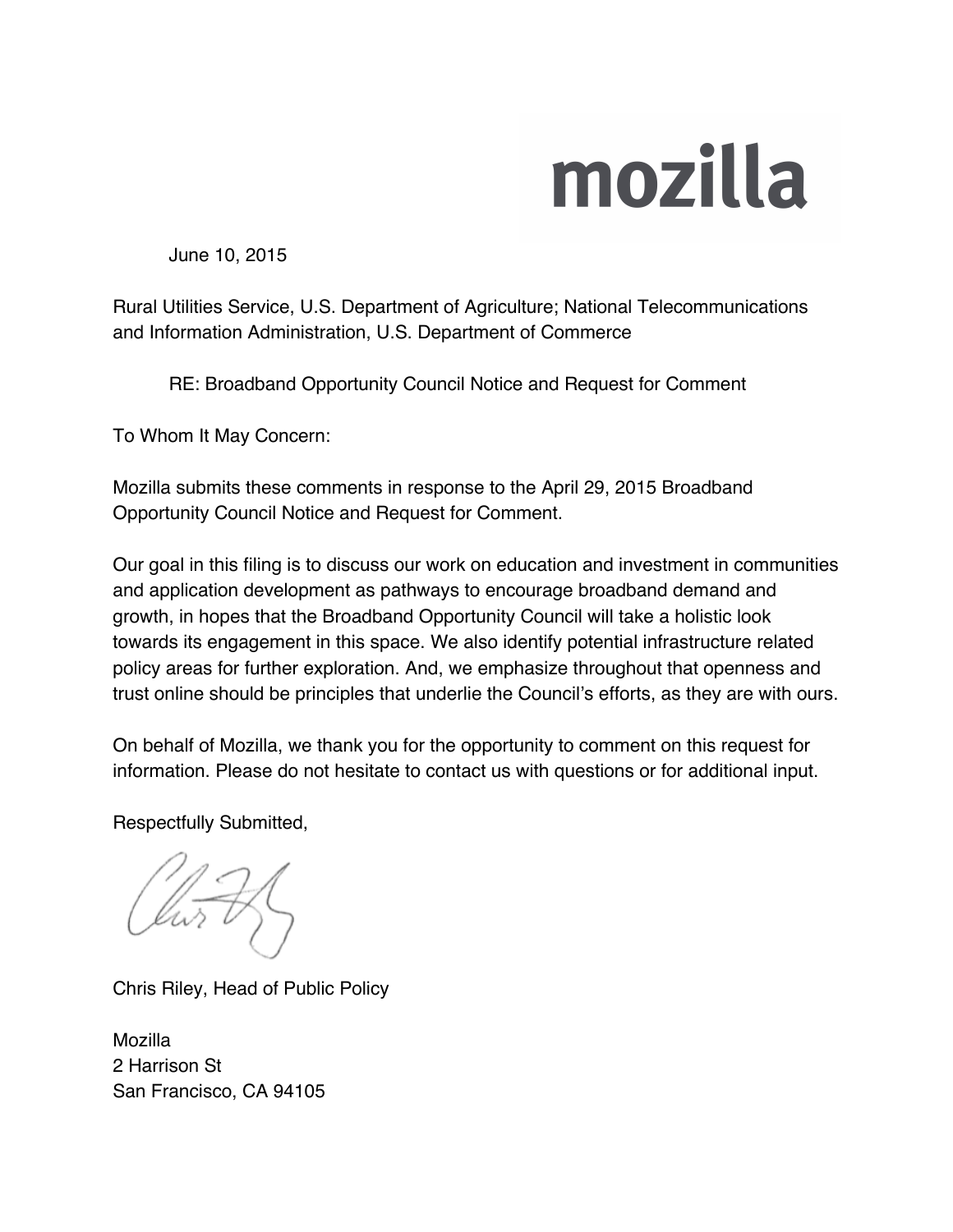# mozilla

**Comments on the Rural Utilities Service and National Telecommunications and Information Administration Broadband Opportunity Council Notice and Request for Comment**

#### **Prepared by Mozilla and Submitted on June 10, 2015**

#### **I. Introduction**

Mozilla is a global community of people working together since 1998 to build a better Internet. As a non-profit organization, we are dedicated to promoting openness, innovation, and opportunity online. Mozilla and its contributors make technologies for consumers and developers, including the Firefox web browser and Firefox OS phone used by more than half a billion people worldwide. As a core principle, we believe that the Internet, as the most significant social and technological development of our time, is a precious public resource that must be improved and protected.

We welcome the announcement of the Broadband Opportunity Council, and the Council's public outreach and engagement at this early stage of its deliberations. At Mozilla, we have long supported the effective inclusion of stakeholders in developing Internet policy, ranging from participation in proceedings such as the European Union's Public Consultation on copyright and the U.S. Federal Communications Commission work on net neutrality, as well as international discussions around multistakeholder Internet governance.

In the context of this notice and request for comment, the primary recommendation we wish to share is the importance of connecting citizens to the full, open Internet, so that they can create, shape, and personalize their online experiences, and not merely consume from among a walled garden of content and services. Achieving the full potential of empowered creators online requires investment in high quality infrastructure, meaningful choice of devices and means of access, tools and literacy development efforts, and the fostering of communities of support and mentorship, everywhere.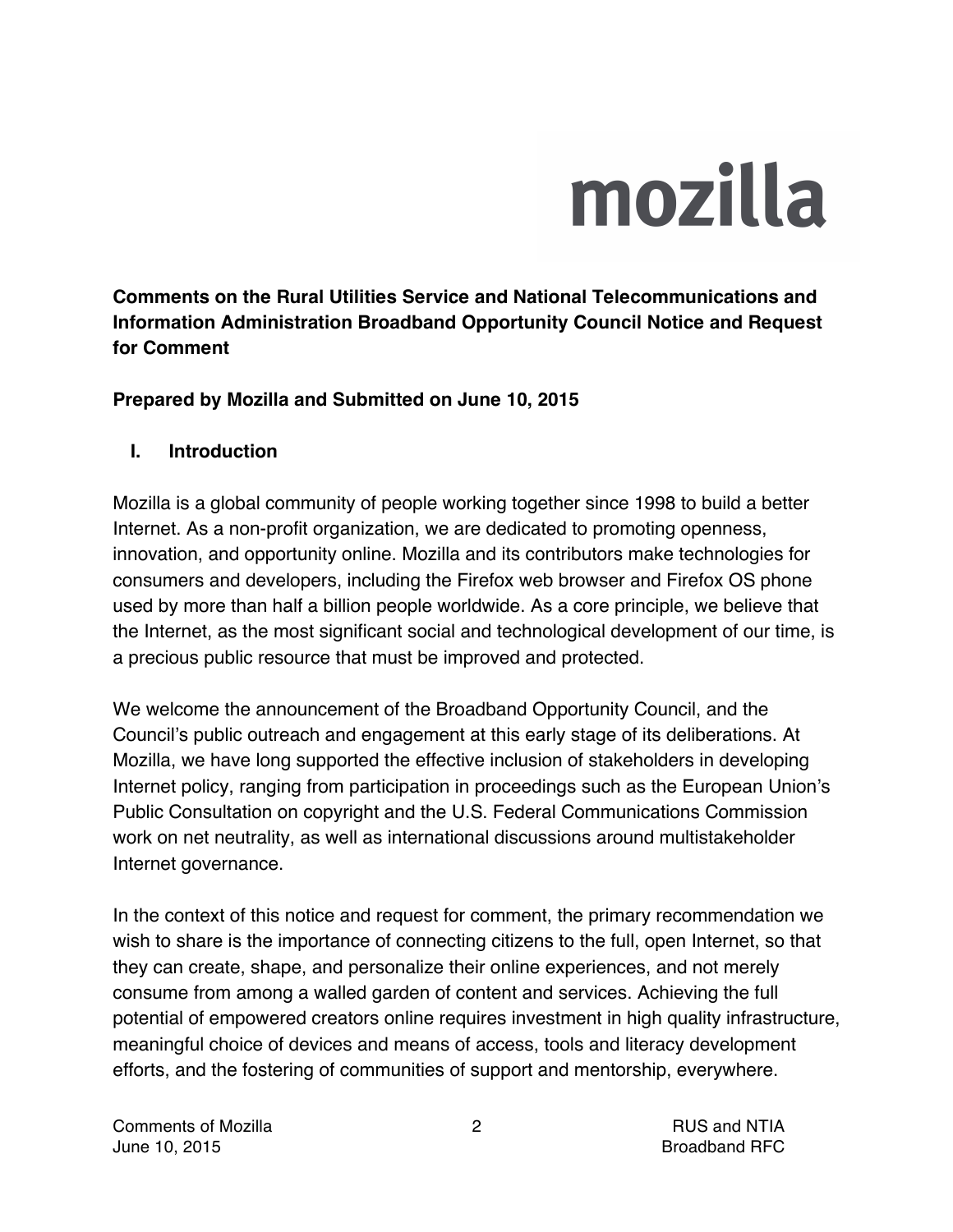The possibilities of the open Internet are endless. Mozilla is glad to work alongside the Departments of Agriculture and Commerce to help make these a reality.

#### **II. Invest in applications and communities**

Mozilla has a strong history of helping advance broadband access to the open Web through our work with the National Science Foundation on high-speed connectivity, our product level investments in software technologies that take advantage of high-speed Internet access, and our literacy and community-building efforts to teach and encourage people to create their own Web experiences. Promoting products, and communities behind those products, both stimulates demand for broadband networks and delivers tangible value in return for investment. We hope that sharing our experiences will help the Council understand the context behind the goals it seeks to support through its efforts to evaluate and align relevant governmental programs and regulatory structures.

Since 2011, Mozilla has partnered with NSF and US Ignite to demonstrate the value of high performance networks. Through the 2012-2013 Mozilla Ignite Open Innovation Challenge, we facilitated a competition that led to hundreds of ideas for new applications to take advantage of gigabit performance capabilities and support national priority targets such as education, health, and public safety. These efforts help push the boundaries of the possible and seed an technology ecosystem to drive end-user value and stimulate demand for high-speed network connections.

Over the past two years, Mozilla has worked with NSF to foster developer-educator communities to continue investment in gigabit-scale applications. Mozilla has established Hive Learning Networks in Chattanooga and Kansas City, building models for collaborative and community-driven application development targeted to high-speed, low-latency networks and to education and workforce development objectives. Last year, the Gigabit Community Fund received more than 80 proposals for development, selecting 17 across Chattanooga and Kansas City for a twelve-month project period investment, working with more than 30 local partner institutions.

We invest directly in Web technology innovations to take advantage of broadband connections as well. We recently released Hello, a tool for WebRTC-powered realtime video conferencing within a Web browser. Pushing into higher-bandwidth applications, we are leading the development of WebVR, a technology stack to enable Web access to virtual reality devices, contributing to a future of immersive education, research, and gaming. Both realtime video and virtual reality technologies serve as case studies for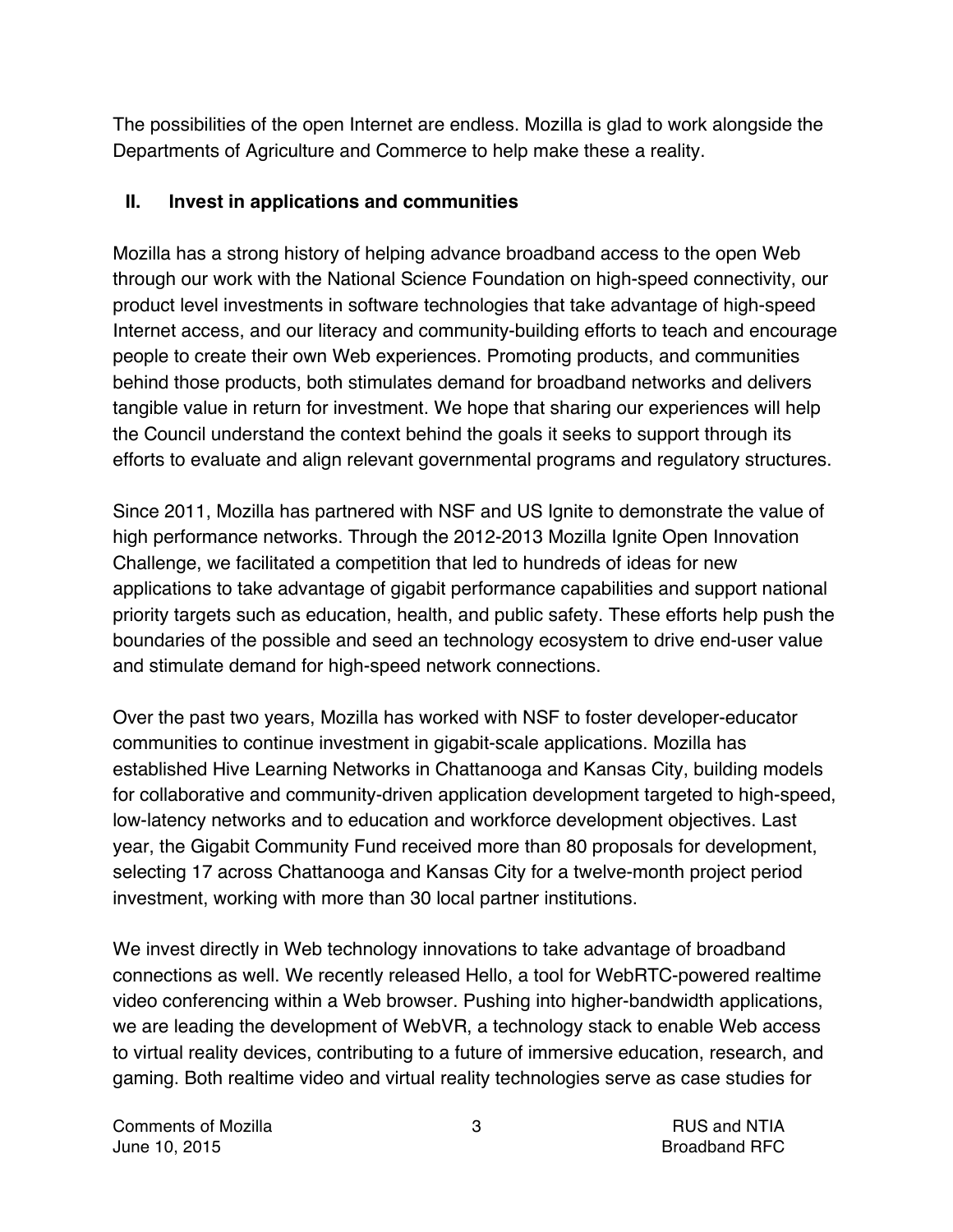the need to promote not just connectivity, but high bandwidth and low latency communications networks.

Educating communities and promoting broad literacy is a key path to drive sustainable application innovation, content generation, and adoption of broadband networks. Mozilla's Webmaker work offers tools to understand and create Web sites, videos, and applications, along with community events and a global Maker Party to encourage broad collaborations. Mozilla also produces teaching kits to empower training-of-trainers around the world and raise the global baseline of Web knowledge.

## **III. Focus on the Open Web**

To promote an open and inclusive future for the Web, Mozilla engages in public policy proceedings in support of our mission. Mozilla Manifesto principle #2 says, "The Internet is a global public resource that must remain open and accessible." Driven by this, we filed extensively in the Federal Communications Commission's net neutrality proceeding, supporting effective rules and regulations to protect innovation and user choice. Similarly, we are closely monitoring the FCC's recently opened Lifeline proceeding, and other efforts to reform and modernize Universal Service programs.

Apart from telecommunications issues governed by the independent FCC, other areas of public policy may prove relevant to advancing the goals of the Council and worthy of more in-depth exploration.

Promoting unlicensed use of wireless spectrum can help encourage innovation and competition in the provision of a variety of types of communications services. Furthermore, spectrum sharing and cognitive radio have not been fully explored as possibilities for last-mile access to broadband infrastructure. Loosening restrictions on government-controlled spectrum may be a valuable pathway to developing the potential of these technologies.

Some degree of subsidization or public provisioning of shared infrastructure in unserved or underserved areas, for example fiberoptic cable deployment to anchor institutions and public wireless access points, may help generate opportunities for low-cost baseline connectivity, competitive last mile service offerings, or innovative business models to help close the digital divide and make the benefits of broadband available to all.